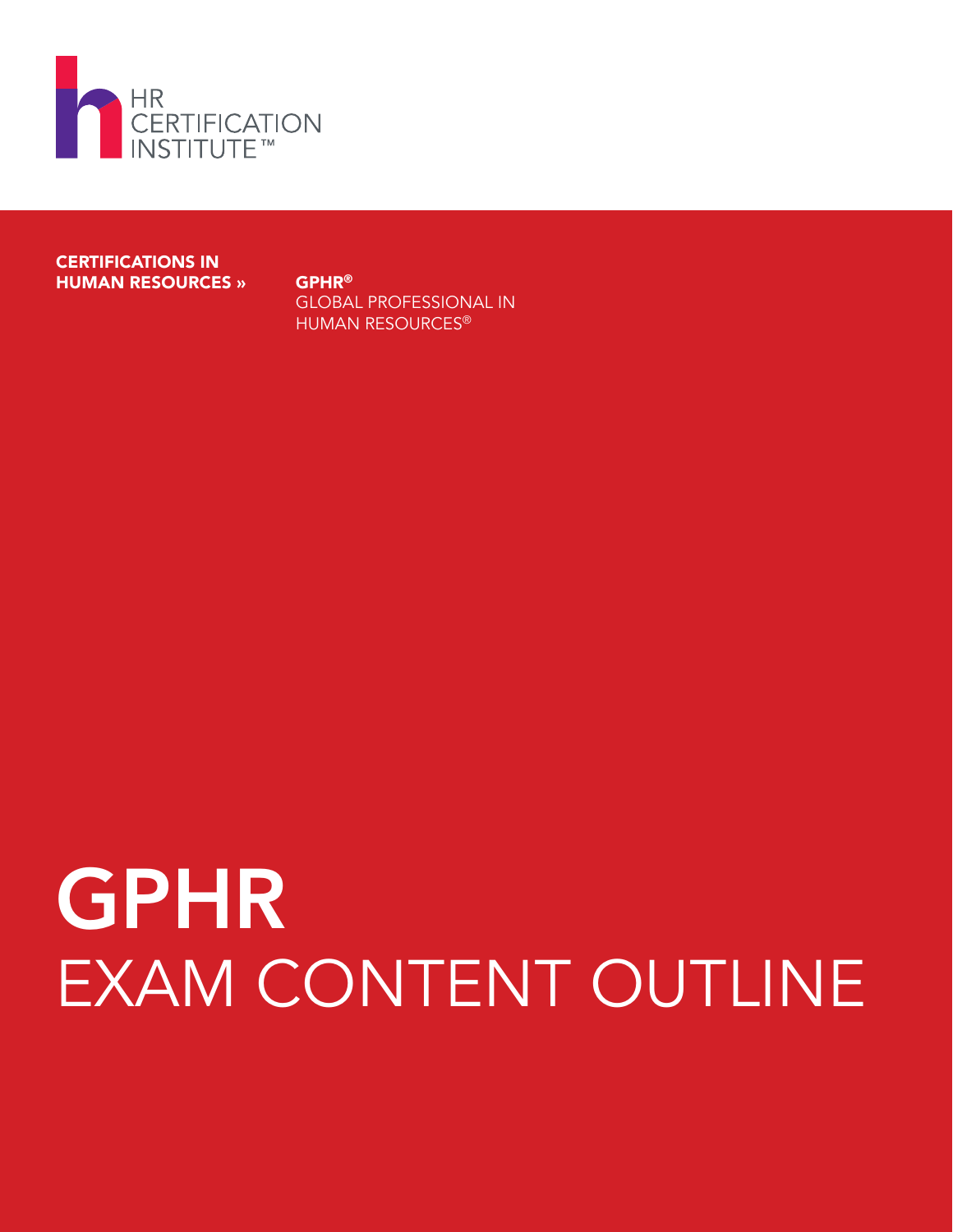# GPHR EXAM CONTENT **OUTLINE** AT-A-GLANCE

#### GPHR EXAM WEIGHTING BY FUNCTIONAL AREA

- » Strategic HR Management (25%)
- » Global Talent Acquisition and Mobility (21%)
- » Global Compensation and Benefits (17%)
- » Talent and Organizational Development (22%)
- » Workforce Relations and Risk Management (15%)

The GPHR EXAM CONTENT OUTLINE is updated periodically (approximately every five years) to ensure it is consistent with current practices in the HR field. All questions appearing on the exams beginning with the 2014 exam period are linked to the responsibility and knowledge statements preceding above.

#### IF LAWS CHANGE

We realize that employment laws change constantly. Candidates are responsible for knowing the HR laws and regulations that are in effect as of the start of each exam period.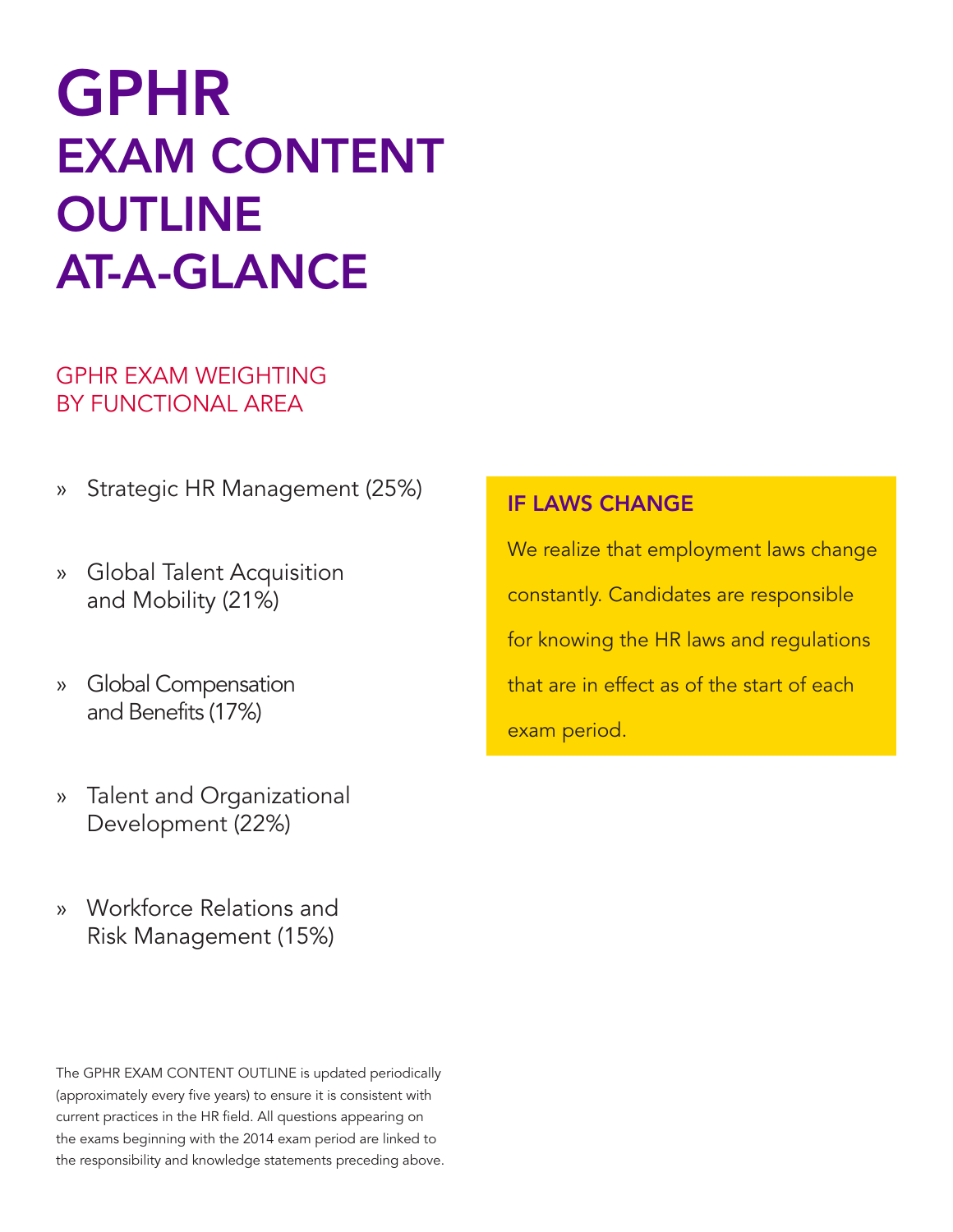# GPHR EXAM

The Global Professional in Human Resources (GPHR®) exam is created using the GPHR Exam Content Outline, which outlines the responsibilities of and knowledge needed by today's HR professional. The GPHR Exam Content Outline is created by HR subject matter experts through a rigorous practice analysis study and validated by HR professionals working in the field through an extensive survey instrument. It is updated periodically to ensure it is consistent with current practices in the HR field.

#### FUNCTIONAL AREA O1: STRATEGIC HR MANAGEMENT (25%)

The development of global HR strategies to support the organization's short- and long-term goals, objectives, and values.

#### RESPONSIBILITIES

- 01 Participate in the development and implementation of the organization's global business strategy, plans, and structure.
- 02 Develop HR strategies to support the organization's global strategic plans and the business requirements (examples include outsourcing, off-shoring, new product development, transfer of technology and human capital, talent management, shared services, mergers and acquisitions).
- 03 Develop an HR infrastructure and processes that supports global business initiatives where HR serves as adaptable subject matter expert and credible business partner.
- 04 Participate in strategic decision-making and due diligence for business changes (examples include entry strategy, expansions, mergers and acquisitions, joint ventures, new operations, divestitures, restructuring).
- 05 Develop HR processes to establish operations in new countries (examples include greenfield operations and integration of acquired companies).
- 06 Develop measurement systems to evaluate HR's contribution to the achievement of the organization's strategic goals.
- 07 Stay current on economic, geopolitical, legislative, employment, cultural, and social trends in countries of operation and develop appropriate HR strategies and responses.
- 08 Provide leadership for the development and integration of the organization's culture, values, ethical standards, philosophy on corporate social responsibility, risk management, and employer branding.
- 09 Establish internal and external global relationships and alliances with stakeholders (examples include diversity councils, joint venture partners, employers' groups, unions, works councils, business leader forums, governments).
- 10 Determine strategies and business needs for outsourcing and vendor and supplier selection for HR operations (examples include centers of excellence on benefits and payroll processing,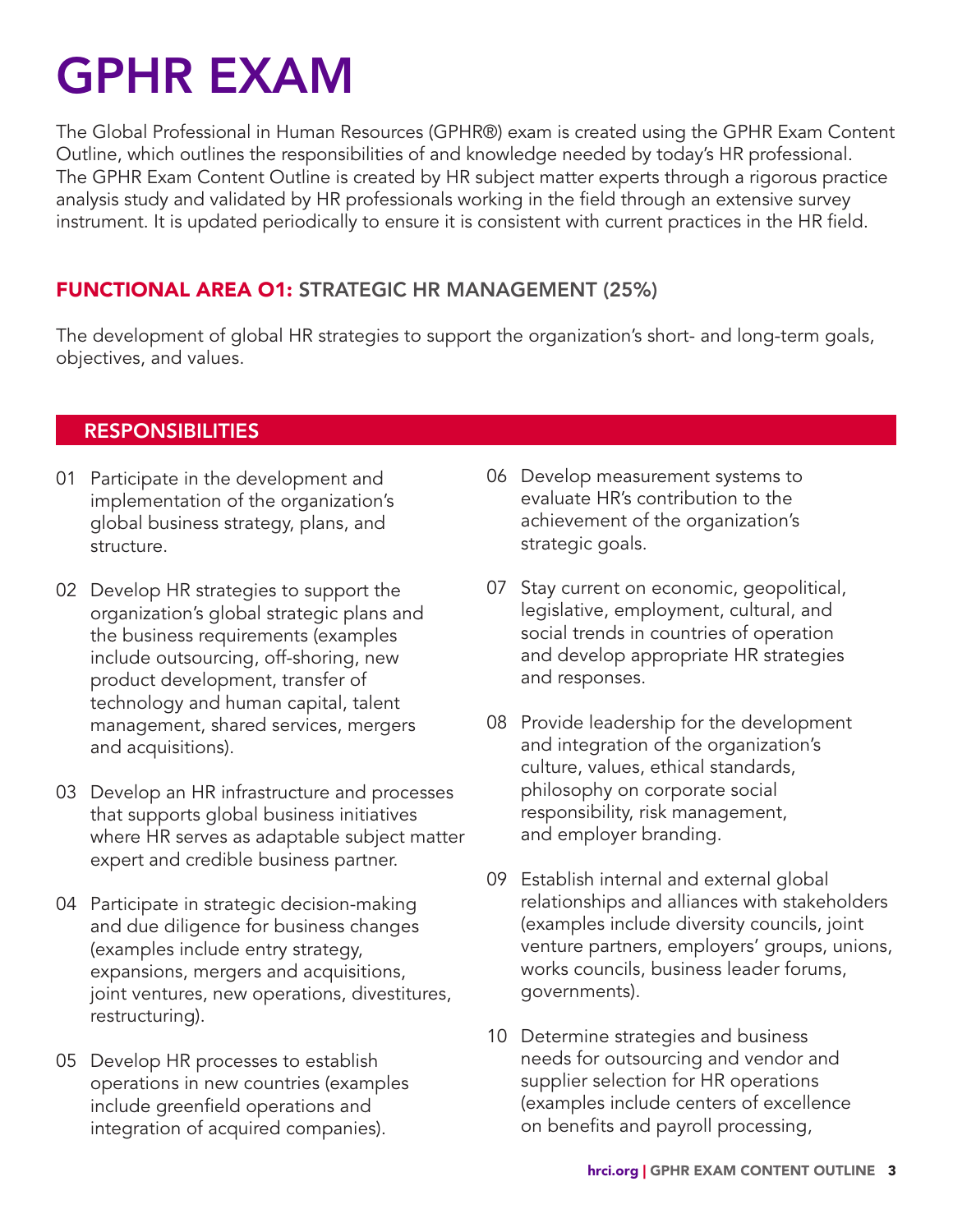relocation and employee services, training, global assignment management).

- 11 Develop strategies for optimizing workforce and minimizing related expenses using various staffing options (examples include consultants, contract, temporary, seasonal workers).
- 12 Participate in the development and implementation of global change management strategies.
- 13 Determine strategy for HR technology

(examples include HR information systems, intranet) to meet organizational goals and objectives in a global environment.

- 14 Participate in the development and implementation of the organization's social media strategy and policies.
- 15 Participate in the development and implementation of Corporate Social Responsibility (CSR) programs consistent with corporate philosophy and goals, host country legal requirements and/or external influences.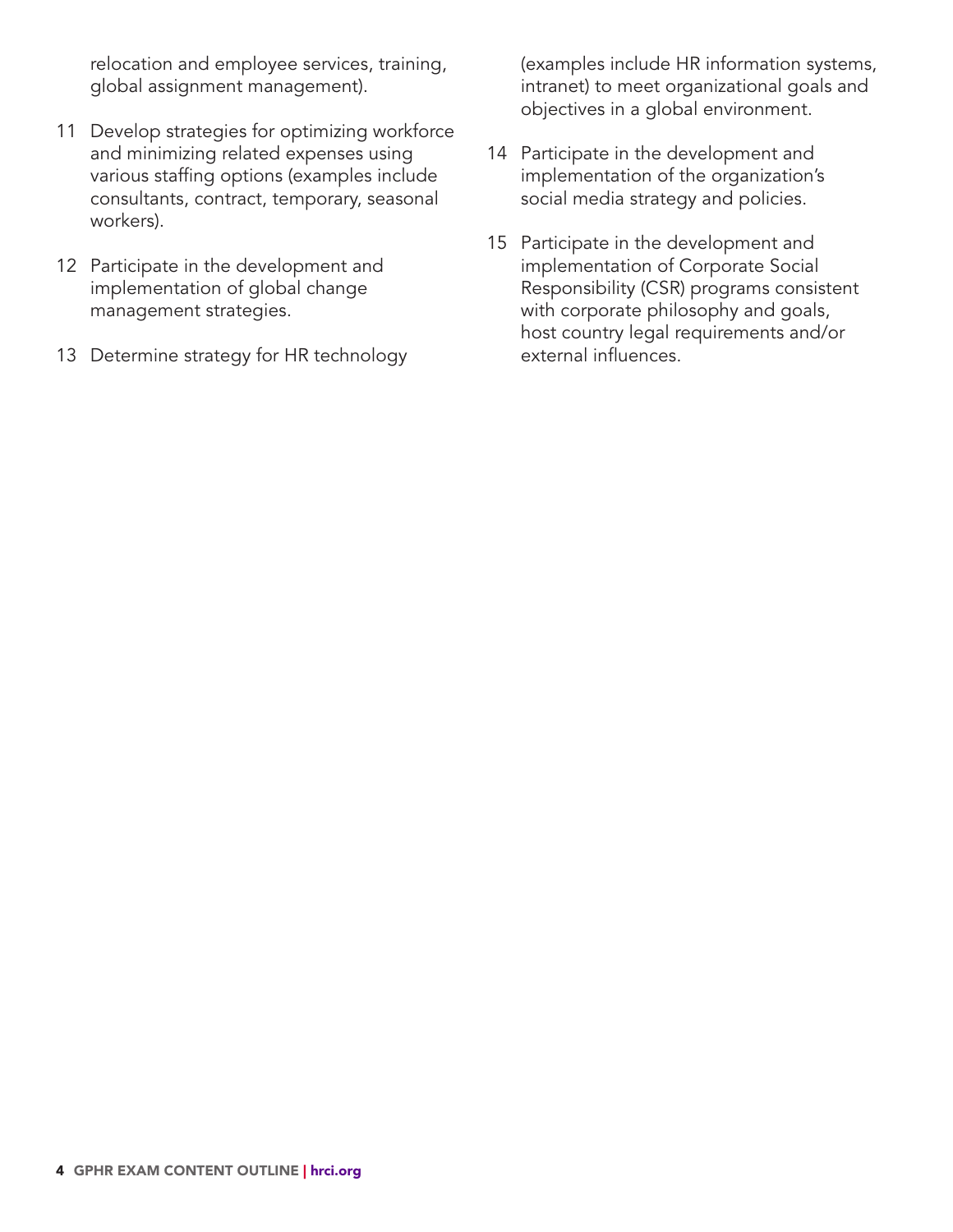- 01 The organization's vision, values, mission, business goals, objectives, plans, processes, and culture
- 02 Strategic/business planning and continuous improvement processes and their implementation
- 03 Concepts and processes to align the global HR function as a strategic business partner (examples include business environment, markets, consumer segments, industry specific trends and cycles, key business factors)
- 04 Financial planning processes and budget development
- 05 Strategies and business models (examples include joint ventures, wholly owned subsidiaries, representative offices, outsourcing/off-shoring) and their implications
- 06 Organizational structures (by geography, business unit, product line, and functional discipline) and their design and implementation
- 07 HR analytics, methods, and processes for assessing the value and the results of HR programs (examples include return on investment [ROI], cost/benefit analysis)
- 08 The organization's values and culture and their fit with the culture, legal systems, and business practice contexts of other countries, including local and regional differences
- 09 Business ethics standards and practices at a global level, while maintaining local relevance
- 10 Role and expectations of customers, suppliers, employees, communities, shareholders, boards of directors, owners, and other stakeholders
- 11 HR technology (examples include HR information systems, Intranet) to support global human resource activities.
- 12 Procedures and practices for cross-border operation, integration, and divestiture
- 13 Company and site start-up practices and procedures
- 14 Organization business philosophies, financial models, and financial statements
- 15 Due diligence and restructuring processes appropriate to specific regulatory environments and countries.
- 16 Best practices and application of community relations, environmental initiatives, and philanthropic activities
- 17 Corporate social responsibility practices and policies
- 18 Strategies to promote employer of choice or employment branding initiatives and best practices
- 19 Social media technologies, trends, and best practices including knowledge of evolving legislation and regulations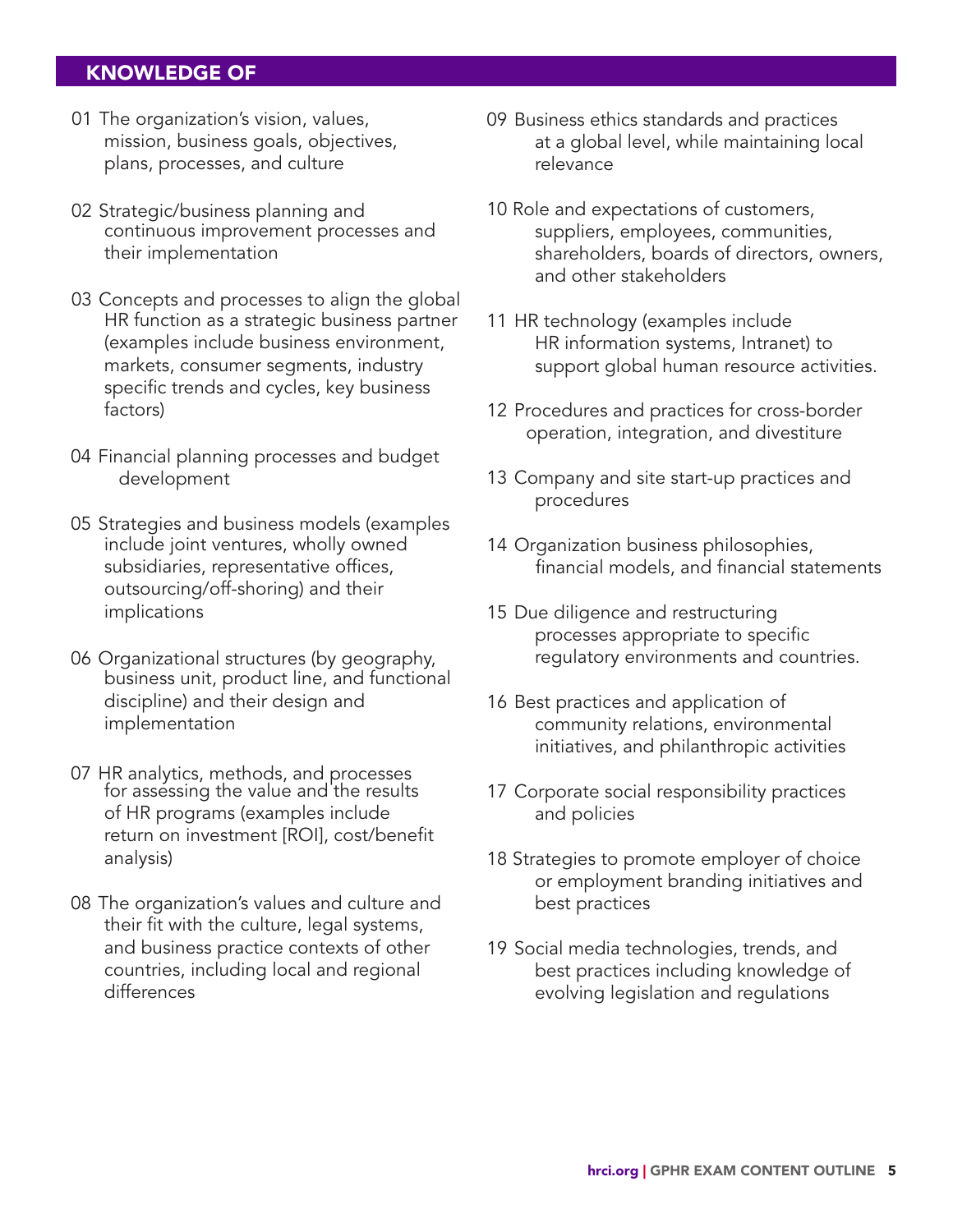#### FUNCTIONAL AREA O2: GLOBAL TALENT ACQUISITION AND MOBILITY (21%)

The development, implementation, and evaluation of global staffing strategies to support organizational objectives in a culturally appropriate manner. This includes utilizing the employer brand; performing job and cost analysis; and attracting, recruiting, hiring, and managing global mobility to meet business objectives.

#### RESPONSIBILITIES

- 01 Make sure global talent acquisition and mobility policies, practices, and programs comply with applicable laws and regulations.
- 02 Develop a strategic approach for global talent acquisition and mobility that is aligned with business needs and a diverse workforce.
- 03 Develop, implement, and evaluate orientation and on-boarding processes that are culturally relevant and align with organizational strategy.
- 04 Monitor staffing metrics to evaluate results against global staffing plan (examples include cost-of-hire, retention, return on investment).
- 05 Comply with required talent acquisition and mobility regulations (examples include immigration, tax, visas, work permits).
- 06 Lead all aspects of vendor/supplier management (independent contractor, consultant, agency, and third-party organization) in areas of staffing and mobility (examples include researching vendor options, conducting contract negotiations, vendor selection, managing ongoing relationship, conflict resolution, termination of engagement).
- 07 Utilize and promote the employer branding strategy to attract diverse talent from global and local markets.
- 08 Identify, utilize, and evaluate sources of global talent (examples include personal networks, professional and business organizations, college recruiting, job boards, social media, other technological tools).
- 09 Develop a global staffing plan with key

stakeholders that supports business needs.

- 10 Develop, implement, and evaluate pre- and post-hire policies and procedures that are culturally appropriate (examples include selection criteria and tools, employment and expatriate agreements, background checks, medical evaluation).
- 11 Create position descriptions that define job-specific responsibilities, knowledge, skills, and abilities.
- 12 Prepare cost estimates for global assignments and advise management on budget impacts.
- 13 Provide consultation to potential global assignees and their managers on terms and conditions of the assignment.
- 14 Manage and coordinate relocation services and expenses (examples include host location destination services, housing disposition including property management, household goods shipment/storage, travel and temporary living arrangements, logistics of repatriation).
- 15 Manage and coordinate mobility services and expenses for global assignments (examples include culture and language training; spouse or partner assistance; employee, spouse or partner and family mentoring and coaching, repatriation planning and implementation).
- 16 Establish/maintain ongoing communication practices with global assignees, host and home country management.
- 17 Develop repatriation programs for global assignees.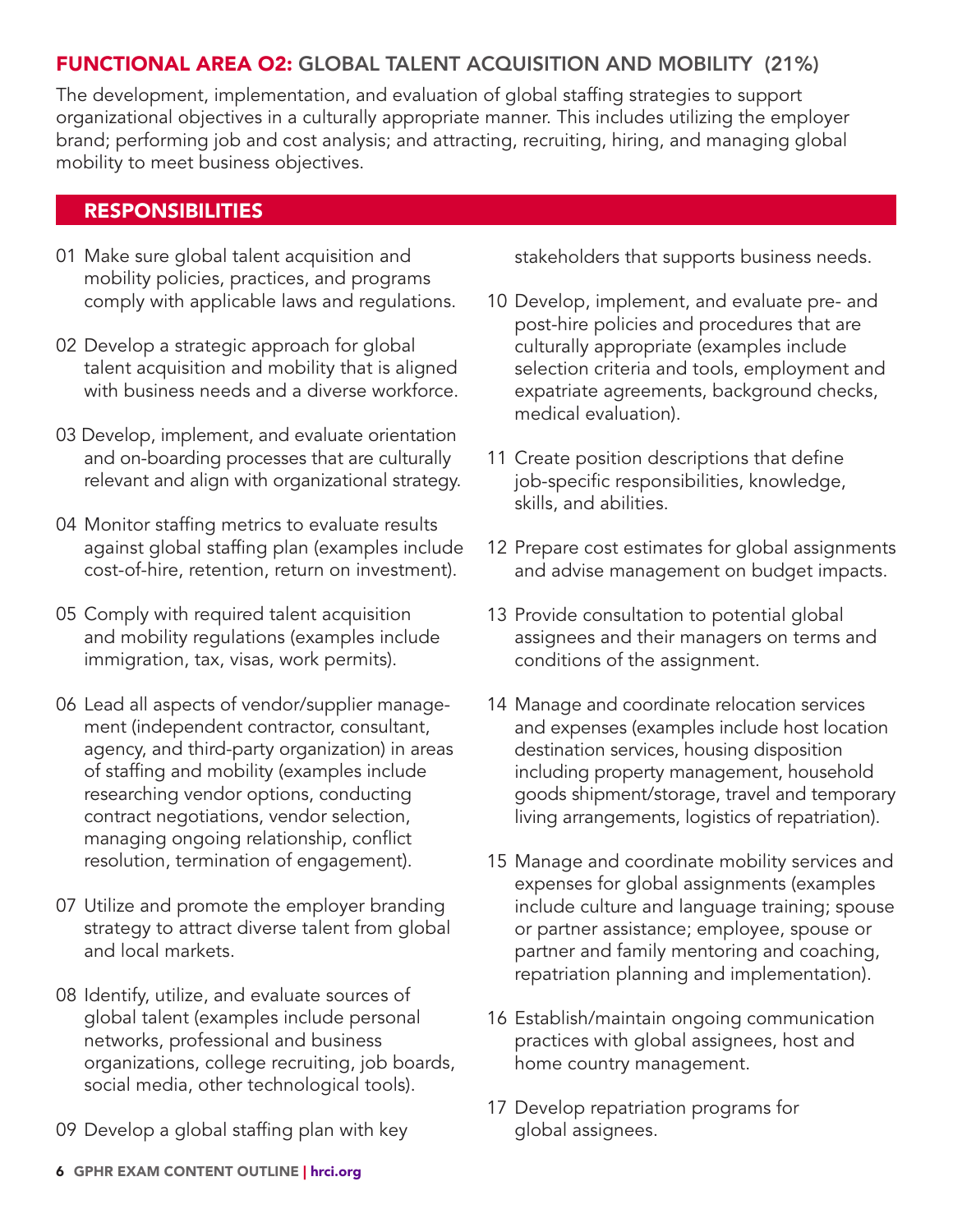- 20 Applicable laws and regulations related to hiring and employment
- 21 Strategies to promote employer of choice or employment branding initiatives
- 22 Methods for developing, sourcing, and implementing a global workforce staffing plan
- 23 Global and country-specific recruiting and hiring practices, methods and sources
- 24 Position description development
- 25 Culturally appropriate interviewing techniques and selection systems
- 26 Employment contract content requirements by country
- 27 Deployment activities (examples include relocation, mobility services, immigration)
- 28 Company onboarding programs
- 29 Staffing metrics (examples include cost-of-hire, new hire attrition, return on investment [ROI])
- 30 Policies and processes related to types of assignments (examples include short term, long-term, permanent, commuting) that address specific needs (examples include technology transfer, leadership and management development, project management)
- 31 Assessment and selection tools and models for global assignments
- 32 Global assignment management, tracking, and reporting
- 33 Intercultural theory models and their application to overall business success
- 34 Critical success factors for global assignees (examples include spouse or partner and family adjustment, support, communications)
- 35 Global assignee preparation programs (examples include cultural and language training, host country site orientation, relocation services, destination services)
- 36 Expenses related to global relocation and mobility services (examples include destination services, housing, travel and temporary living, shipment and storage of household goods, culture and language training, dependent education)
- 37 Assignment assessment measures to evaluate global assignee fit and impact on the business
- 38 Immigration issues related to global mobility (examples include visas, work permits, residency registration)
- 39 Techniques for fostering effective communications with global assignees, management, and leadership
- 40 Tools, best practices, and support services for repatriation
- 41 Corporate income tax ramifications of employee and employment activities in various jurisdictions, including unintentional permanent establishment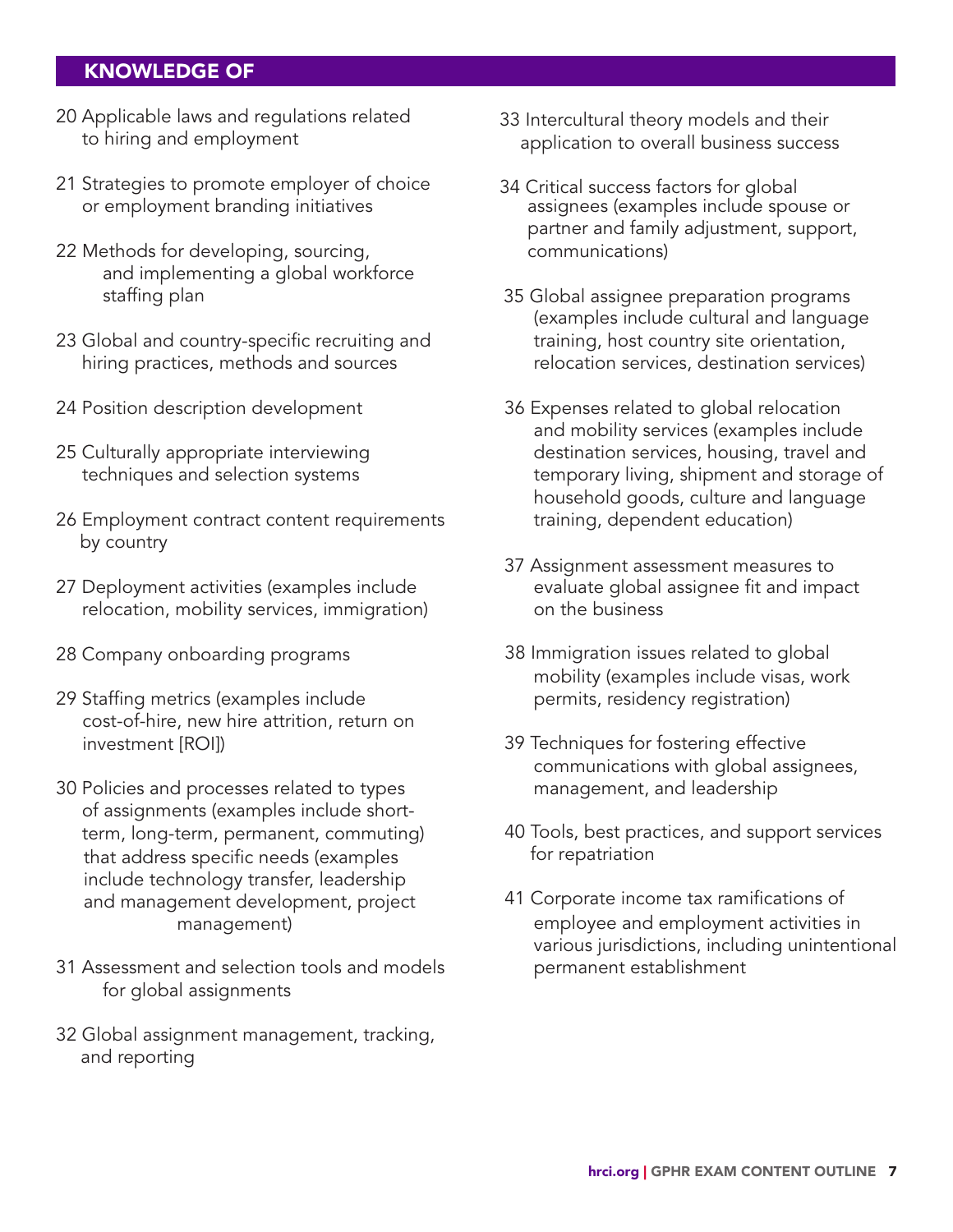#### FUNCTIONAL AREA O3: GLOBAL COMPENSATION AND BENEFITS (17%)

The establishment and evaluation of a global compensation and benefits strategy aligned with the business objectives. This includes financial and non-financial rewards.

#### RESPONSIBILITIES

- 01 Develop and implement compensation, benefits, and perquisite programs that are appropriately funded, cost- and tax-effective and comply with applicable laws and regulations.
- 02 Establish and communicate a global compensation and benefits strategy that aligns with business objectives and supports employee engagement.
- 03 Design and/or negotiate compensation and benefits programs for business changes (examples include start-ups, restructuring, mergers and acquisitions, joint ventures, divestitures).
- 04 Develop, implement, and assess job valuation systems aligned with global business strategy.
- 05 Establish and maintain compensation, benefits, and perquisite programs for key executives and employees in each country of operation, including base salary structures, short- and long-term incentive plans, supplemental benefits programs, and tax-effective compensation arrangements.
- 06 Develop and implement global assignment compensation terms and conditions (examples include balance sheet and alternative approach calculations, allowances, premiums, end-of-assignment bonuses, localization).
- 07 Develop and implement global assignment benefit and perquisite programs (examples include health care, employee assistance programs, club memberships, company cars).
- 08 Develop, implement, and assess programs to address income and social insurance tax obligations, including portability for global assignees.
- 09 Develop, implement, and manage compensation, benefits and perquisite programs for global assignees and local employees for each country of operation.
- 10 Manage and evaluate global assignmentrelated payments, payroll, and activities.
- 11 Research, develop and implement technological tools (for example, HRIS, performance management systems) to support the compensation and benefits programs.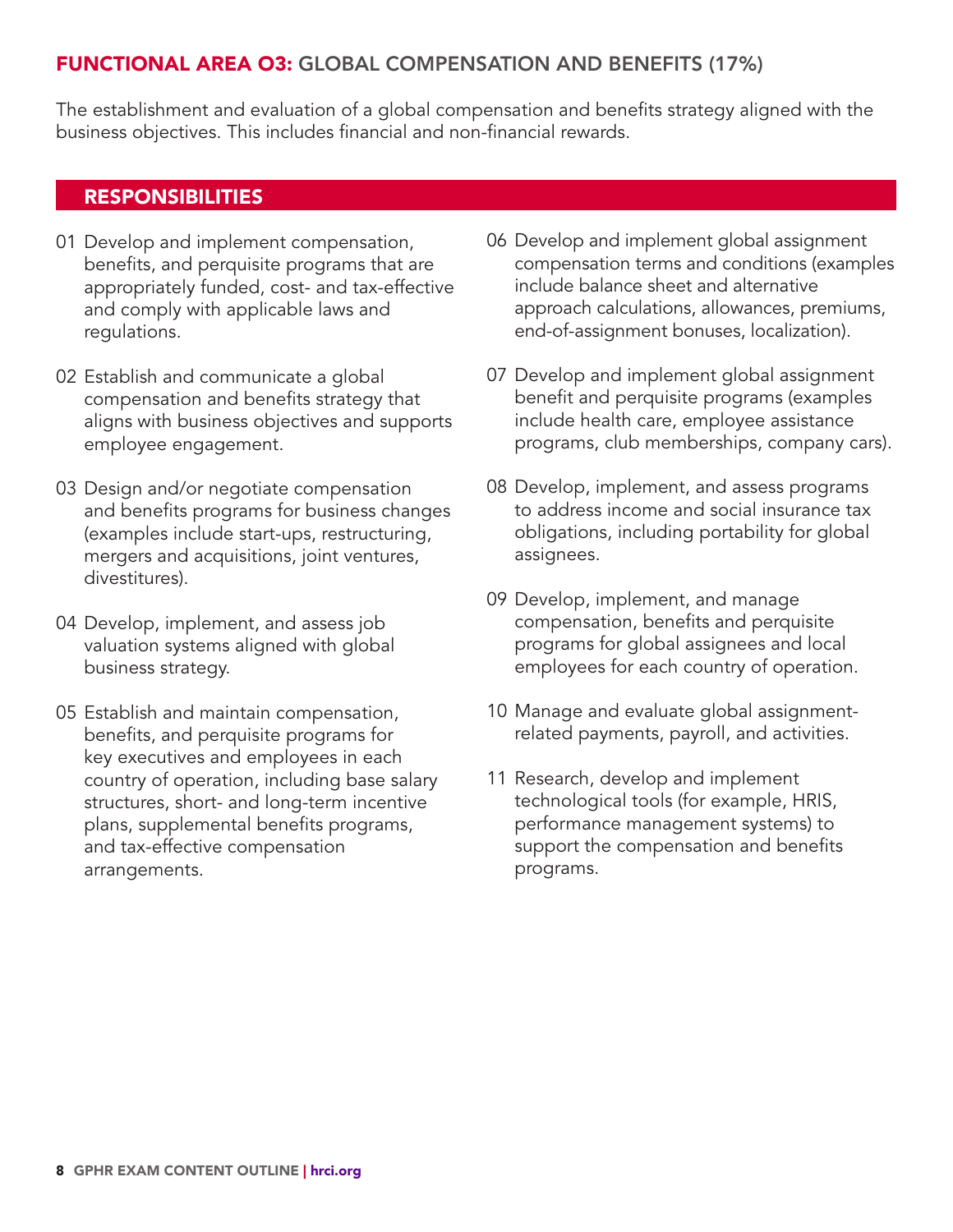- 42 Local laws regarding compensation, benefits, and taxes (examples include tax equalization or protection, mandatory or voluntary benefits)
- 43 Global assignment tax planning and compliance requirements and processes
- 44 Payroll requirements and global assignment payment methods (examples include split payroll, home and host country payments)
- 45 Localization concepts and processes (examples include compensation and benefits adjustments, tax implications, social insurance issues)
- 46 Global assignment compensation packages (examples include net-to-net, regional and host location based, headquarters based, balance sheet, host country-plus)
- 47 Cost-of-living models and their impact on global assignments (examples include goods and services allowances, efficient purchaser indices)
- 48 Global and country-specific benefit programs (examples include retirement, social insurance, health care, life and disability income protection)
- 49 Global and country-specific perquisite programs (examples include company cars, club memberships, housing, meal allowances, entertainment allowances)
- 50 Equity-based programs (examples include stock options, phantom stock, restricted shares, stock purchase) and their global application and taxation issues for the employee and the company
- 51 The impact of cross-border moves on long- and short-term incentive programs
- 52 Portability of health and welfare programs (examples include retirement, social insurance, health care, life and disability insurance)
- 53 Finance, payroll, and accounting practices related to local compensation and benefits
- 54 Procedures to collect and analyze data from global, regional, and local compensation and benefits surveys
- 55 Appropriate mix of compensation and benefits for different local and regional markets
- 56 Global executive compensation, benefits, and perquisites programs (examples include bonuses, deferred compensation, long-term incentives, tax-effective compensation methods)
- 57 Financing of benefits programs, including insured programs, multinational insurance pooling and retirement funding options
- 58 Information sources on global and local compensation, benefits, and tax trends
- 59 Due diligence procedures for business changes (examples include mergers and acquisitions, joint ventures, divestitures, restructuring) with respect to compensation, benefits, and perquisites
- 60 Job valuation tools (examples include point-factor systems, salary surveys, benchmarking)
- 61 Tax treaties and bilateral / reciprocal social security agreements (Totalization Agreements)
- 62 Collective bargaining agreements and works council mandated compensation and benefits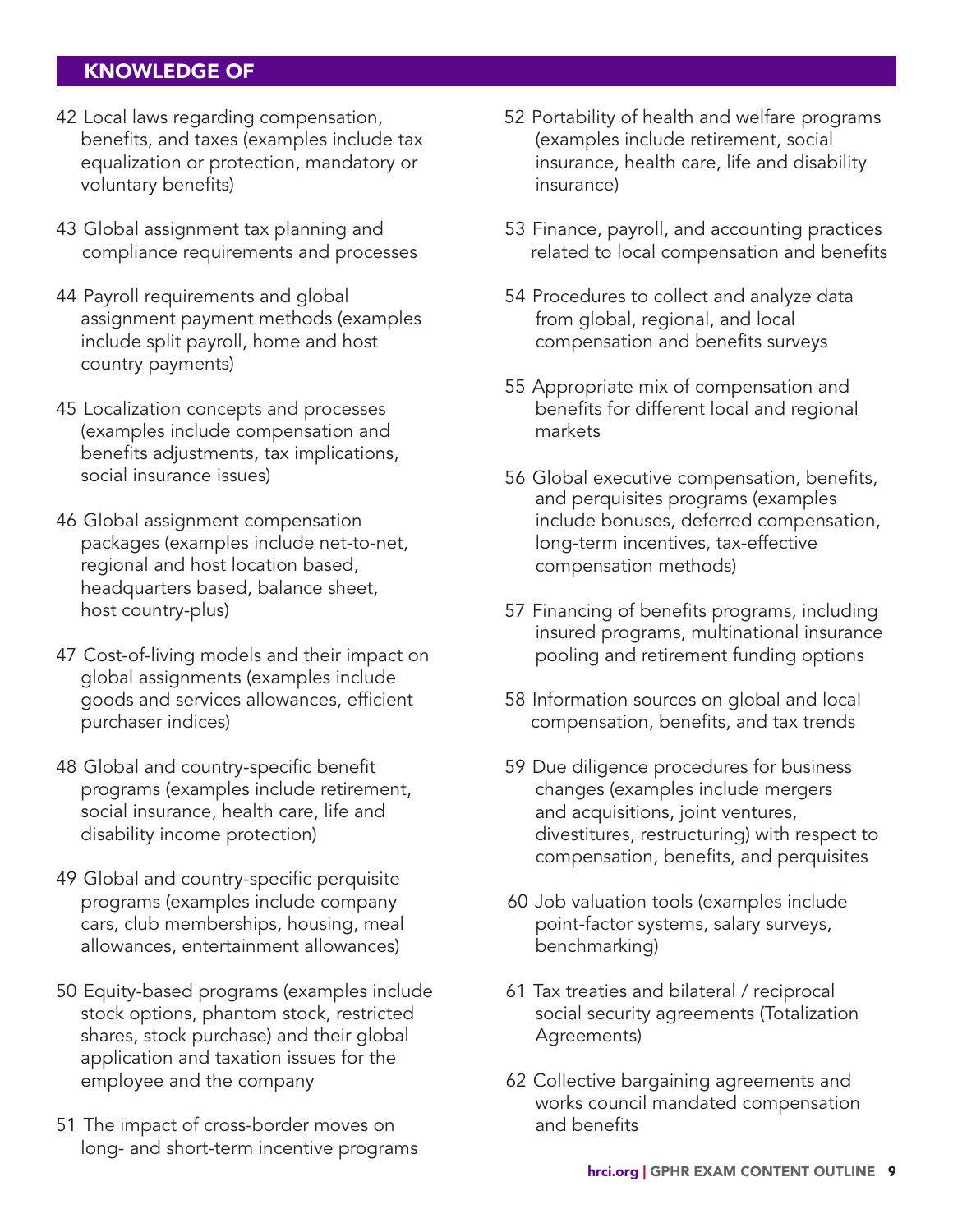#### FUNCTIONAL AREA O4: TALENT AND ORGANIZATIONAL DEVELOPMENT (22%)

The design, implementation, and evaluation of organizational development programs and processes to effectively develop a global workforce supporting business goals, culture and values.

#### RESPONSIBILITIES

- 01 Make sure talent development programs comply with applicable laws and regulations.
- 02 Align local and regional practices with corporate vision, organizational culture, and values.
- 03 Create and implement awareness programs (examples include diversity, non-discrimination, bullying, cultural sensitivity, multi-generational workforce) that are aligned with the organization's philosophy and adapt to local cultural perspectives.
- 04 Develop systems that support the implementation of global change management initiatives.
- 05 Develop and implement communication programs that are effective for a global workforce and other stakeholders.
- 06 Make sure employees have the appropriate knowledge, skills, and abilities needed to meet current and future business requirements.
- 07 Implement and evaluate a process to measure the effectiveness of organizational development programs based on global HR metrics/measurements (examples include employee engagement surveys, turnover rates, training return on investment [ROI], benchmarking data, scorecards).
- 08 Develop and implement processes, programs, and tools to support organization and

workforce development at all levels of the organization (examples include career and leadership development, succession planning, retention, repatriated employees, short-term assignments).

- 09 Develop programs, policies, and guidelines to support geographically dispersed and/ or virtual teams (examples include team building, project management, performance management).
- 10 Establish work-life balance programs (examples include job sharing, flextime, telecommuting) and their application and appropriateness to different cultures.
- 11 Implement culturally appropriate performance management processes that support both global and local business objectives.
- 12 Develop and implement global programs to support the organization's growth, restructuring, redeployment and downsizing initiatives (examples include mergers and acquisitions, joint ventures, divestitures).
- 13 Develop and implement competency models to support global and local business goals.
- 14 Identify and integrate external workforce to provide services to support global and local objectives (examples include consultants, independent contractors, vendors, suppliers) as it relates to talent and organizational development.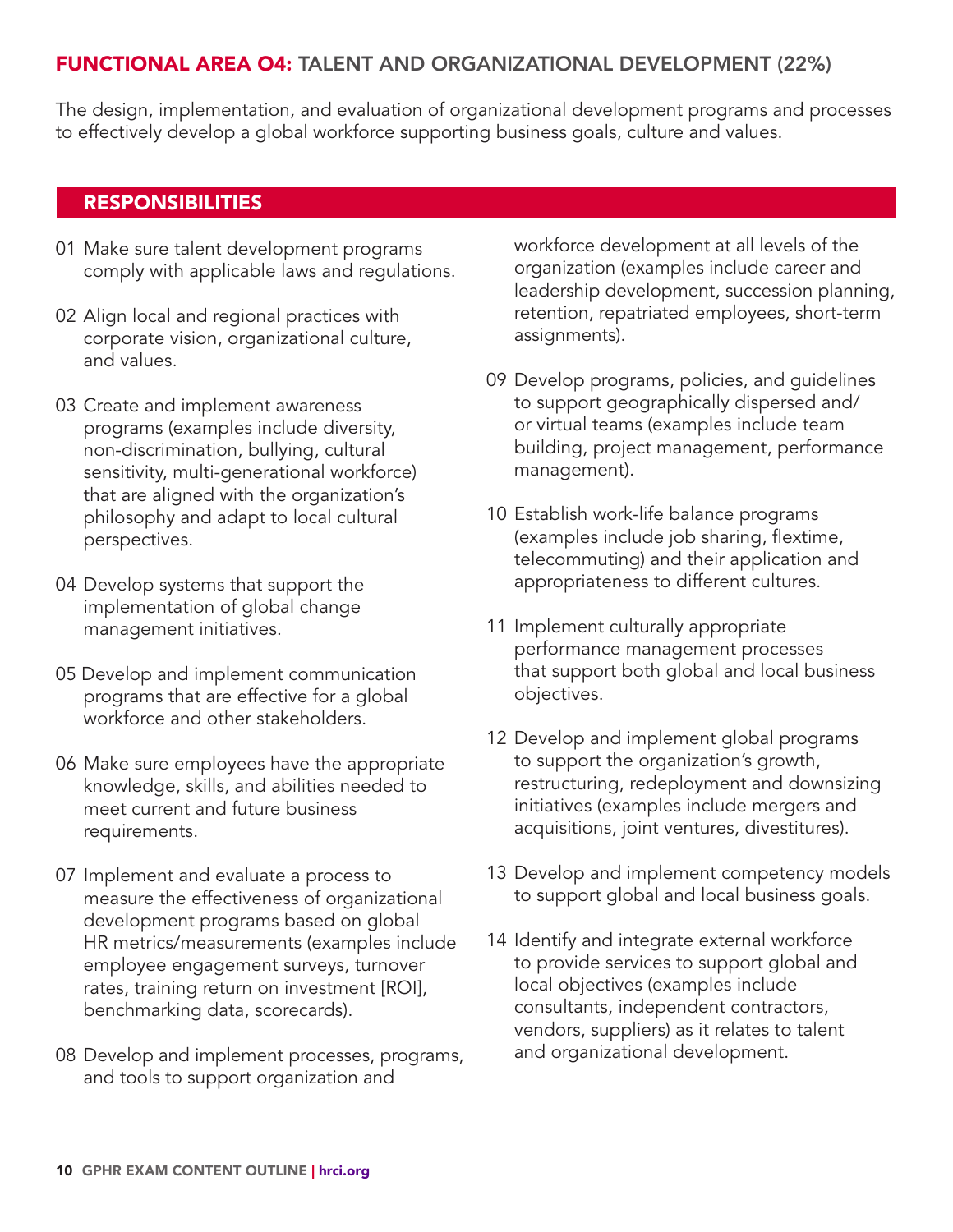- 0063 Applicable laws and regulations related to ` talent development activities
- 64 Work-life balance programs
- 65 Techniques to promote and align corporate vision, culture, and values with local and regional organizations
- 0066 Global organizational development programs and practices (examples include succession planning, leadership development)
- 67 Needs assessment for talent and organizational development in a global environment
- 0068 Training programs and their application in global environments
- 0069 Global learning models and methodologies
- 70 Performance management, feedback, and coaching methods as they apply locally and globally
- 71 Techniques to measure organizational effectiveness in a global business environment (examples include engagement surveys, benchmarking, productivity measurement tools)
- 72 Retention strategies and principles and their application in different cultures and countries
- 73 Redeployment, downsizing, and exit management strategies and principles and their application in different cultures and countries
- 74 Career planning models
- 75 Critical success factors for global assignees (examples include family adjustment and support, communication, career planning, mentoring)
- 76 Best practices and processes for utilizing the experience of repatriated employees
- 77 Competency models and their global applicability
- 78 Trends and practices for employee engagement
- 79 Interpersonal and organizational behavior concepts and their application in a global context (examples include the use of geographically dispersed teams, virtual teams, culture training, cross-cultural communications)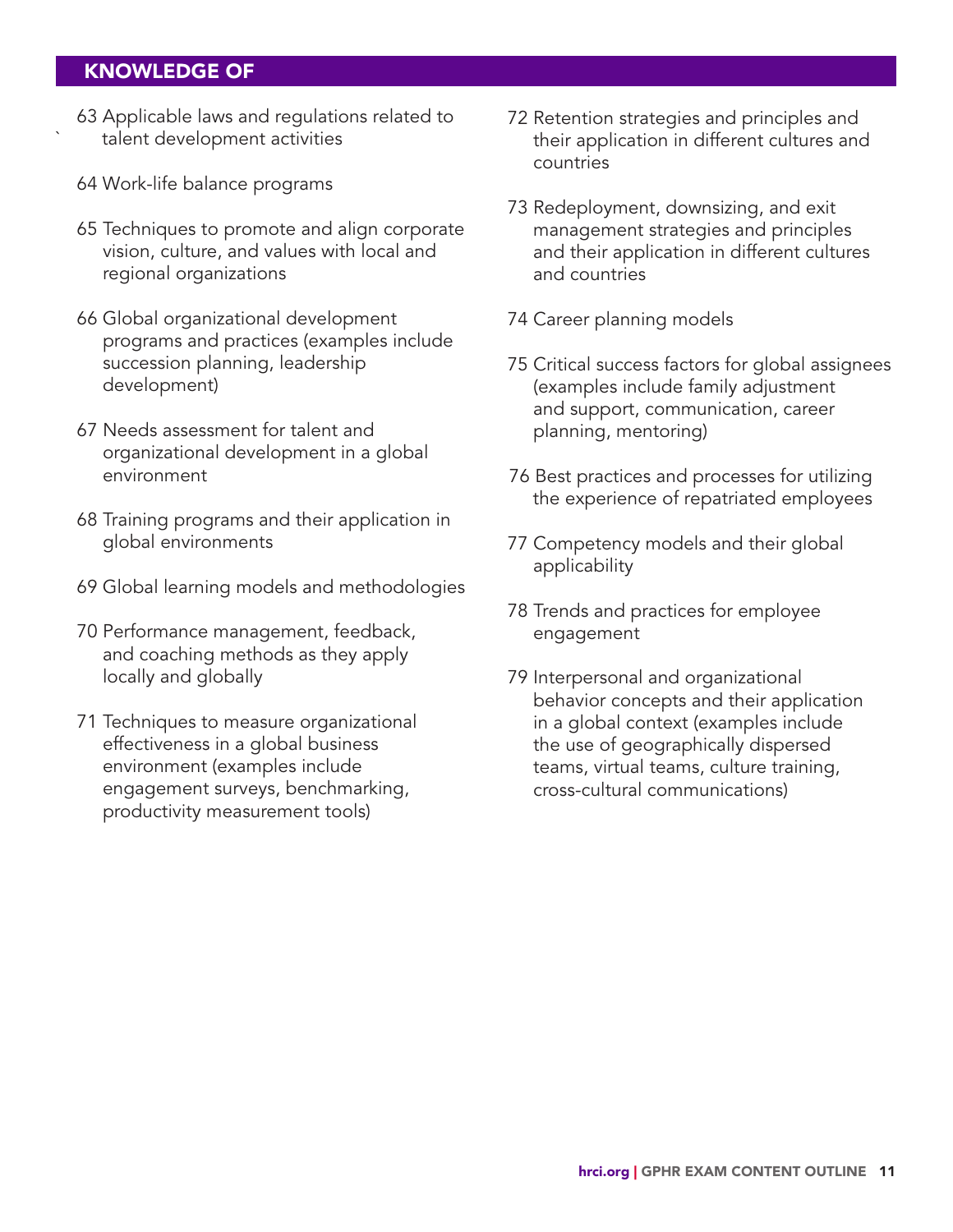#### FUNCTIONAL AREA O5: WORKFORCE RELATIONS AND RISK MANAGEMENT (15%)

The design, implementation, and evaluation of processes and practices that protect or enhance organizational value. This includes managing risk, ensuring compliance, and balancing employer and employee rights and responsibilities on a global basis.

#### RESPONSIBILITIES

- 01 Make sure activities related to employee and labor relations, safety, security, and privacy are compliant with applicable laws and regulations, from initial employment through termination.
- 02 Comply with extraterritorial laws to mitigate risk to the organization (examples include US Title VII, US Americans with Disabilities Act, US Foreign Corrupt Practices Act, EU Data Privacy Directive and Safe Harbor Privacy Principles, UK Bribery Act).
- 03 Make sure the organization complies with globally recognized regulations to enable effective workforce relations and meet acceptable workplace standards (examples include OECD Guidelines for Multinational Enterprises, ILO conventions, Mercosur, NAFTA, WTO).
- 04 Monitor employment-related legal compliance and ethical conduct throughout the global supply chain (examples include consultants, independent contractors, vendors, suppliers) to mitigate the risk to the organization.
- 05 Develop assessment procedures for HR internal controls, evaluate results and take corrective actions.
- 06 Comply with all regulations related to employee records and data (examples

include EU Data Privacy Directive, US HIPAA, Australian Federal Privacy Act).

- 07 Establish alternative dispute resolution and grievance processes, disciplinary procedures, and investigative processes in compliance with applicable laws and practices.
- 08 Develop and implement programs to promote a positive work culture (examples include employee recognition, constructive discipline, non-monetary rewards, positive reinforcement).
- 09 Confer with employee representative groups in compliance with statutory requirements (examples include works councils, unions, joint action committees).
- 10 Develop, implement, and communicate employment-related corporate policies (examples include ethics and professional standards, codes of conduct, antidiscrimination, anti-harassment, anti-bullying).
- 11 Coordinate global risk management, emergency response, safety, and security practices (examples include intellectual property, occupational health and safety, disaster and crisis management, duty of care).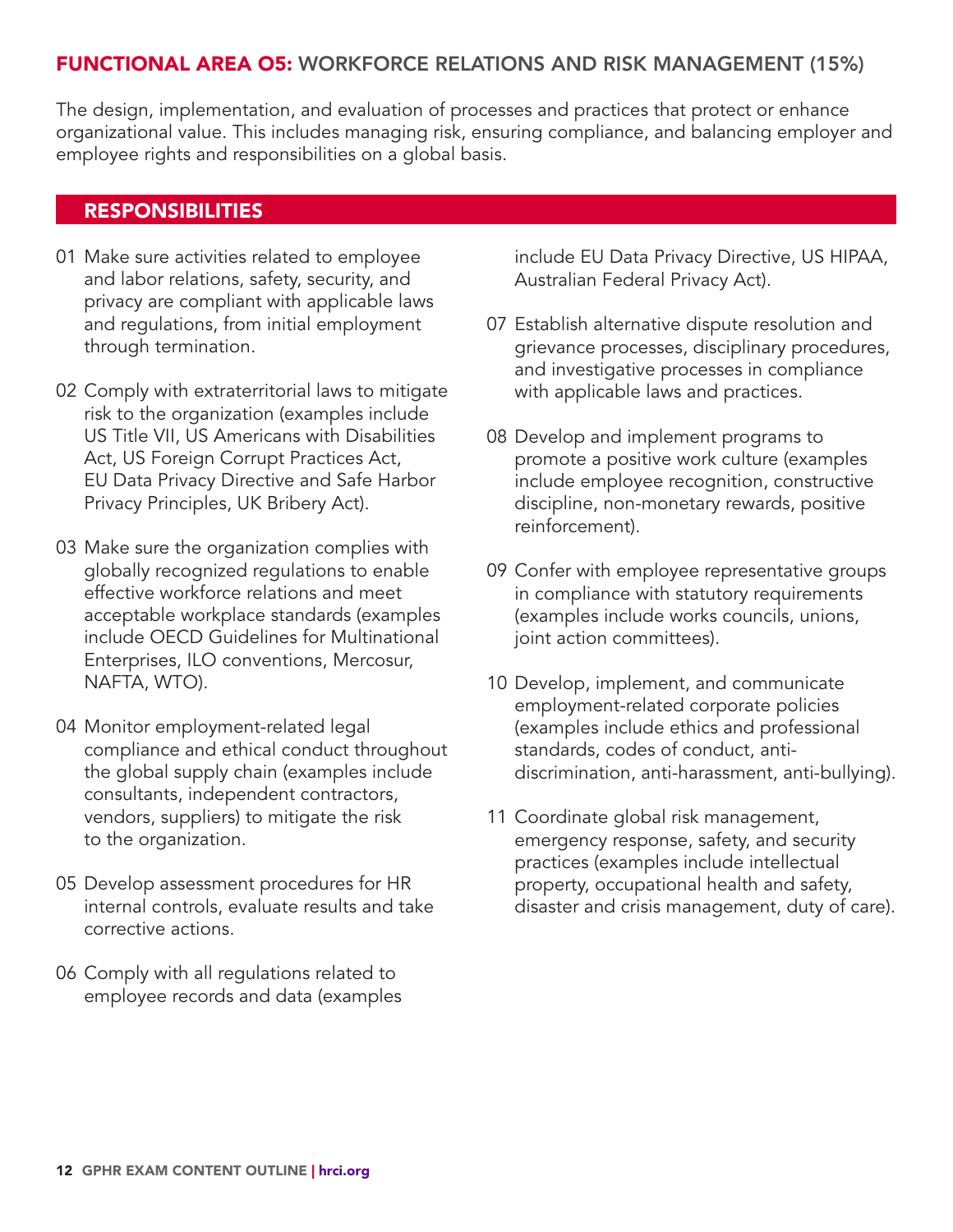- 80 Applicable laws affecting employee and labor relations (including termination of employment), workplace health, safety, security, and privacy
- 81 Major laws that apply extraterritorially (examples include US Title VII, US Americans with Disabilities Act, US Foreign Corrupt Practices Act, EU Data Privacy Directive and Safe Harbor Privacy Principles, UK Bribery Act)
- 82 Globally-recognized regulations, conventions and agreements (examples include OECD Guidelines for Multinational Enterprises, ILO Conventions, Mercosur, NAFTA, WTO, UN Compact)
- 83 Employment-related legal compliance and ethical conduct of vendors, suppliers and contractors
- 84 Internal controls, compliance, and audit processes
- 85 Employee rights to privacy and record keeping requirements (examples include EU Data Privacy Directive and Safe Harbor Principles, US HIPAA, Australian Federal Privacy Act).
- 86 Individual employment rights (examples include employees' rights to bargain,

grievance procedures, required recognition of unions)

- 87 Appropriate global and local techniques for managing employee relations (examples include small group facilitation, dispute resolution, grievance handling, employee recognition, constructive discipline).
- 88 Legal and customary roles of works councils and trade unions
- 89 Local collective bargaining processes, strategies, and concepts
- 90 Employment litigation
- 91 Workplace security risks including physical threats and piracy of intellectual property and other company-proprietary information
- 92 Local conditions relating to personal security (examples include kidnapping, terrorism, hijacking)
- 93 Emergency response and crisis management planning (examples include plans for medical emergencies, pandemics, disasters, evacuation, riots, civil disorder, other physical threats, facility safety)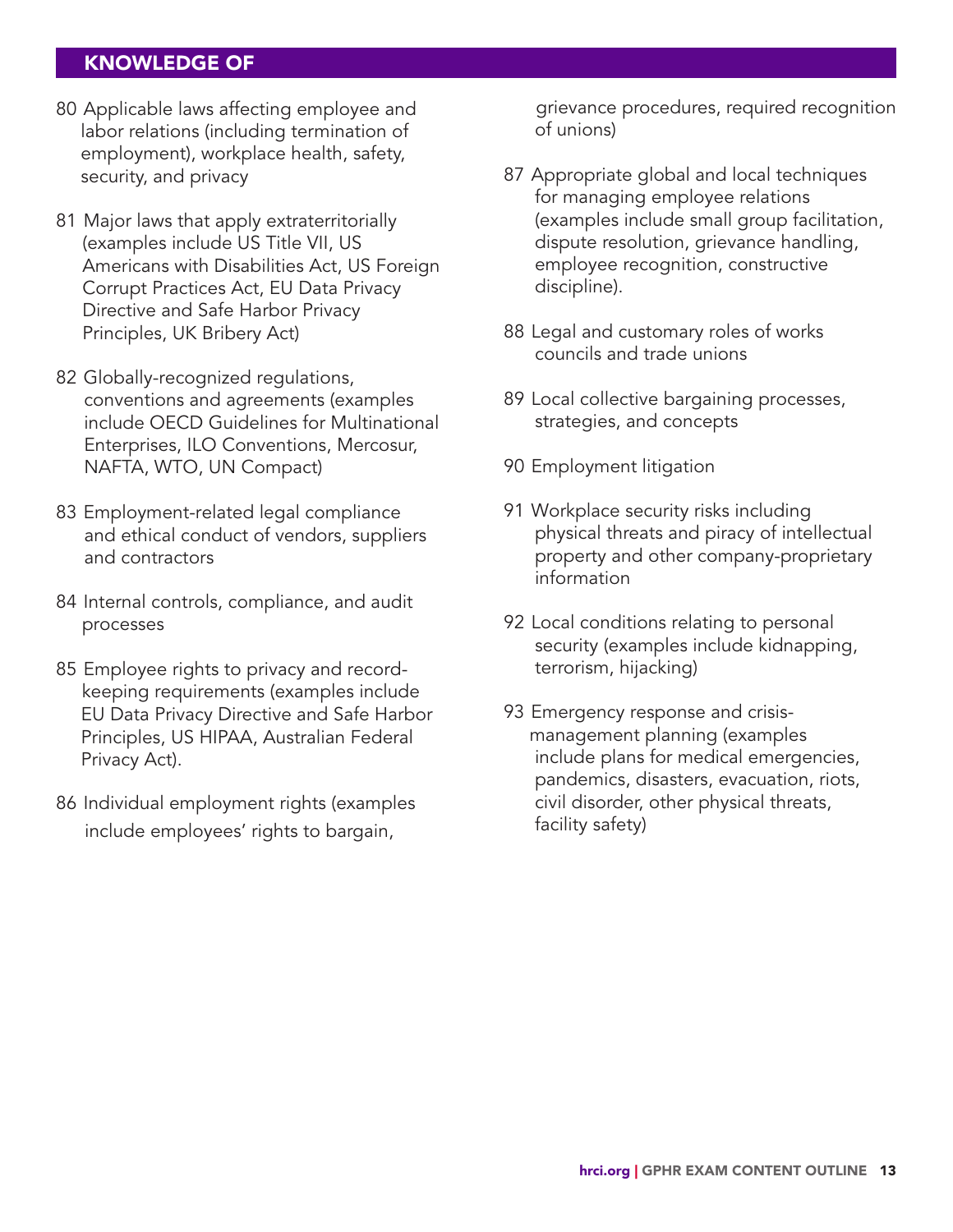#### CORE KNOWLEDGE

- 94 Basic business, global, political, and socioeconomic conditions, demographics, law, and trade agreements, and how they relate to business operations
- 95 Globalization and its drivers, opportunities, consequences, and trends
- 96 Global management techniques, including planning, directing, controlling, and coordinating resources
- 97 Global project management methods and applications
- 98 Global application of human resource ethics and professional standards
- 99 Change management strategies, processes, and tools
- 100 Global leadership concepts and applications
- 101 Qualitative and quantitative methods and tools for analysis, interpretation and decision-making purposes and their application
- 102 Intercultural theory and specific cultural behaviors
- 103 Cross-cultural management techniques
- 104 Strategies for managing global vendor/ supplier relationships, selection processes, and contract negotiations
- 105 Communication processes and techniques and their worldwide applicability
- 106 Effective use of interpreters, translators, and translations
- 107 Techniques to promote creativity and innovation
- 108 Principles and practices that foster a diverse workforce
- 109 Strategies of globalization versus localization of HR policies and programs
- 110 HR capability within the organization (both global and local)